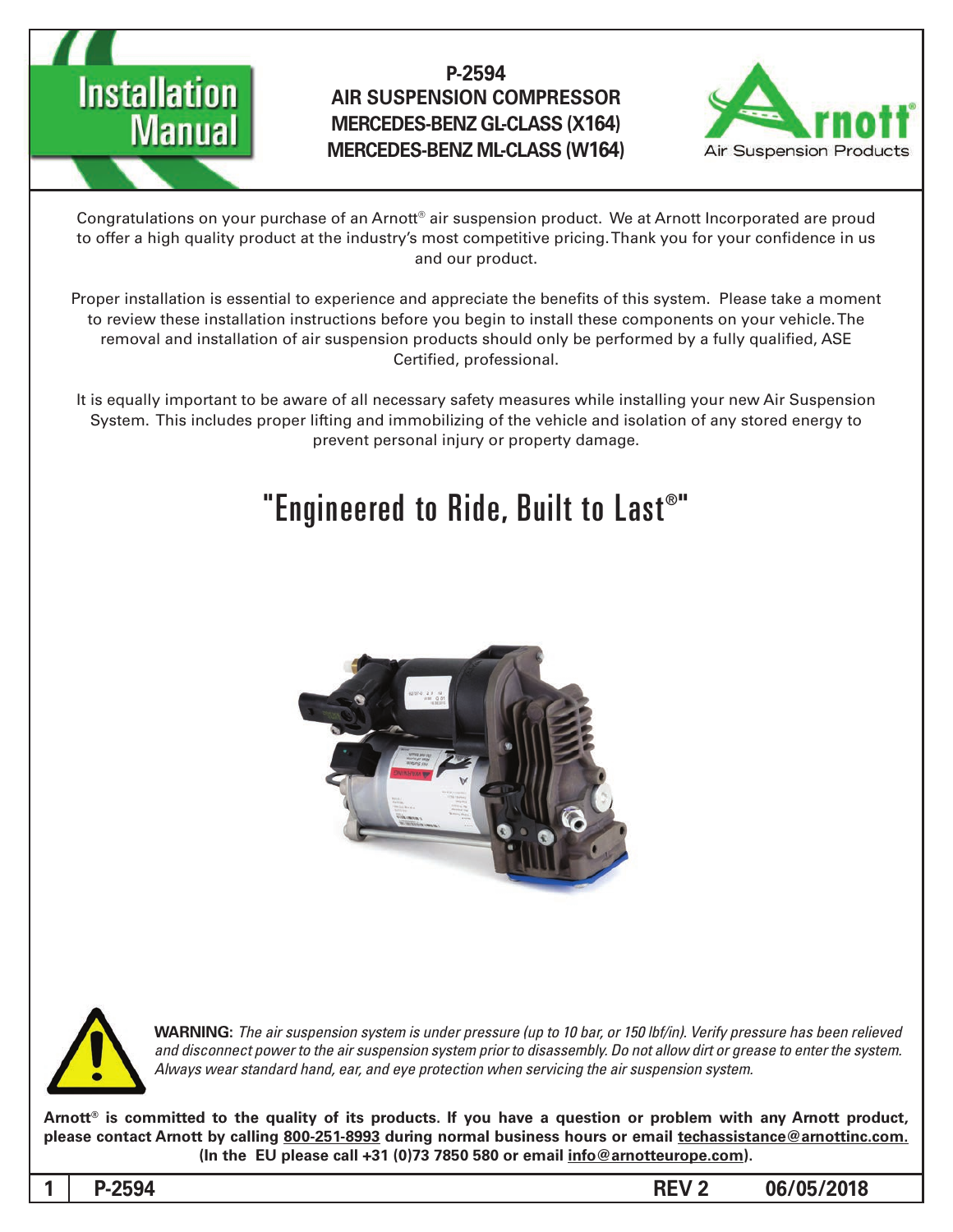

### **P-2594 AIR SUSPENSION COMPRESSOR MERCEDES-BENZ GL-CLASS (X164) MERCEDES-BENZ ML-CLASS (W164)**



#### **GENERAL INFORMATION:**

Reading this manual signifies your agreement to the terms of the general release, waiver of liability, and hold harmless agreement, the full text of which is available at www.arnottinc.com.

- Not to be stored below  $5^{\circ}$ F (-15 $^{\circ}$ C) or above 122 $^{\circ}$ F (50 $^{\circ}$ C).
- Avoid damage to air lines and cables.
- Removal and installation is only to be performed by fully qualified personnel.
- Use car manufacturer's diagnostic software.

**CAUTION:** Damage to the vehicle and air suspension system can be incurred if work is carried out in a manner other than specified *in the instructions or in a different sequence.* 



 *to how on manual s'owner your consult components electric with working while circuits short of possibility the avoid To* disconnect your battery.



Consult your vehicle owner's manual, service manual, or car dealer for the correct jacking points on your vehicle and for additional care, safety and maintenance instructions. Under no circumstances should any work be completed underneath the vehicle if it is not adequately supported, as serious injuries and death can occur.

#### **AIR SUSPENSION COMPRESSOR REMOVAL**

- 1. SET STEERING TO STRAIGHT AHEAD.
- 2. LIFT VEHICLE
- 3. REMOVE FRONT RIGHT WHEEL.
- 4. BEMOVE THE FASTENERS AND FRONT INNER WHEEL WELL LINER FROM THE VEHICLE TO EXPOSE THE VEHICLES AIR SUSPENSION COMPRESSOR. (FIGURES A, B, C, D)





FIGURE A FIGURE A

**1 P**-2594 **CONSERVITY 2 2 PDF 2594 CONSERVITY 2 2 PDF 2594**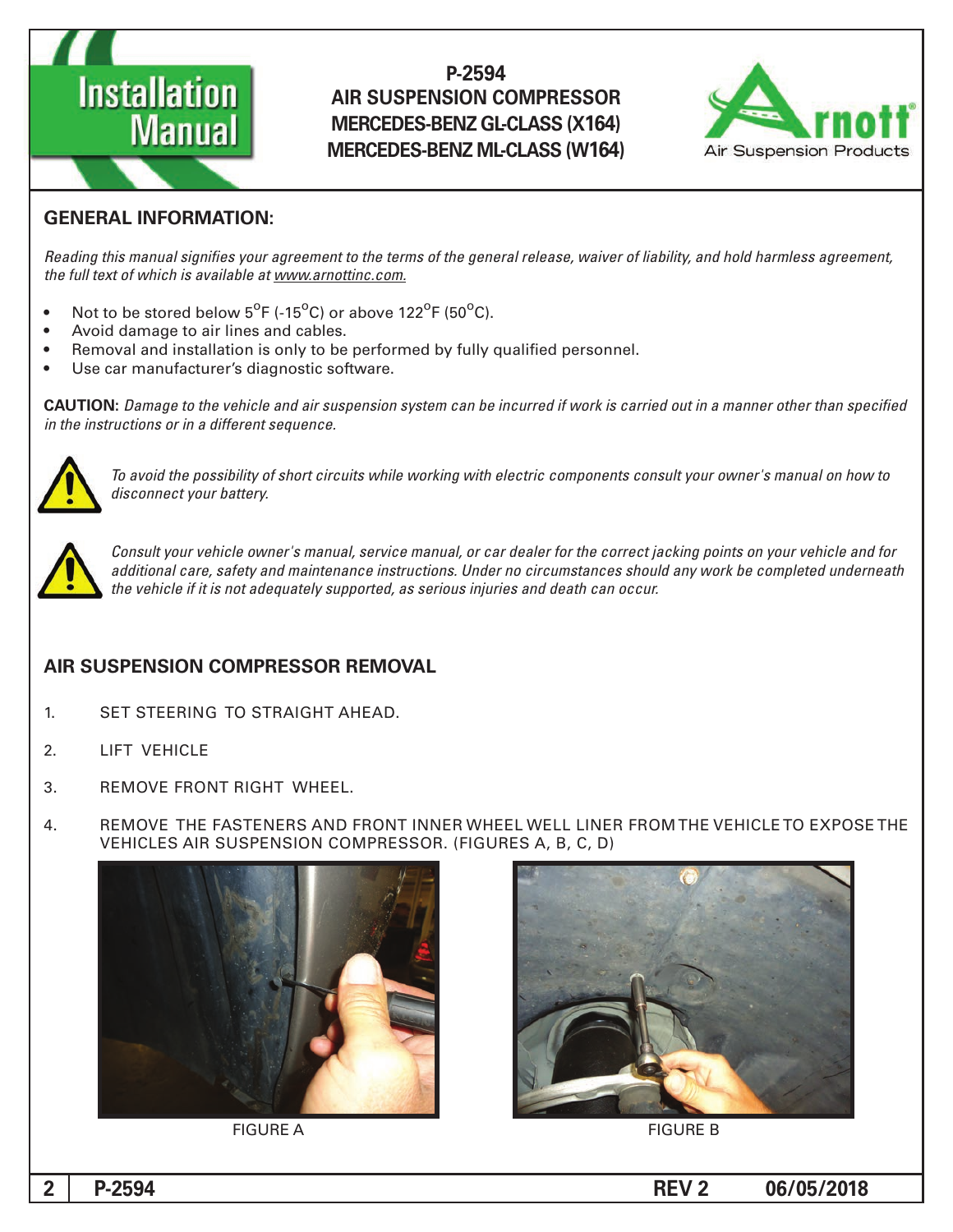# **Installation**<br>**Manual**

**P-2594 AIR SUSPENSION COMPRESSOR MERCEDES-BENZ GL-CLASS (X164) MERCEDES-BENZ ML-CLASS (W164)** 







5. LOCATE AND DISCONNECT THE TWO (2) ELECTRICAL CONNECTORS FROM THE COMPRESSOR. (FIGURE E)



**FIGURE E** 

6. LOCATE AND SLOWLY REMOVE THE AIR LINE FROM THE COMPRESSOR. REMOVE THE AIR LINE FITTING FROM THE AIR HOSE AND DISCARD. (FIGURE F)



**FIGURE F**